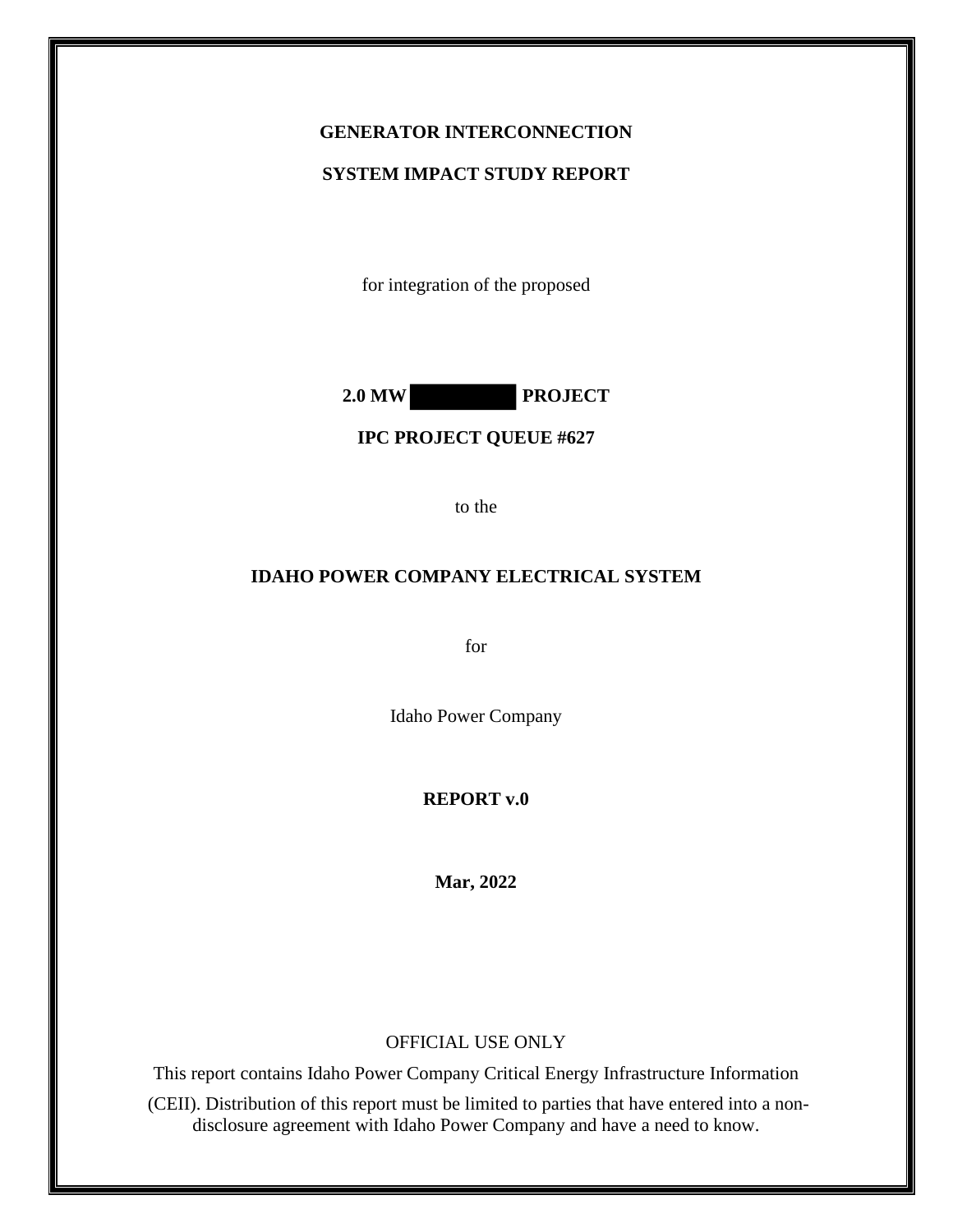# **Revision History**

| Date | <b>Revision</b>   Initials |            | <b>Summary of Changes</b>             |
|------|----------------------------|------------|---------------------------------------|
| 2022 |                            | <b>MAP</b> | $\vert$ SIS GI #627 – Original issue. |

2.0 MW Project

System Impact Study Report i

OFFICIAL USE ONLY

This report contains Idaho Power Company Critical Energy Infrastructure Information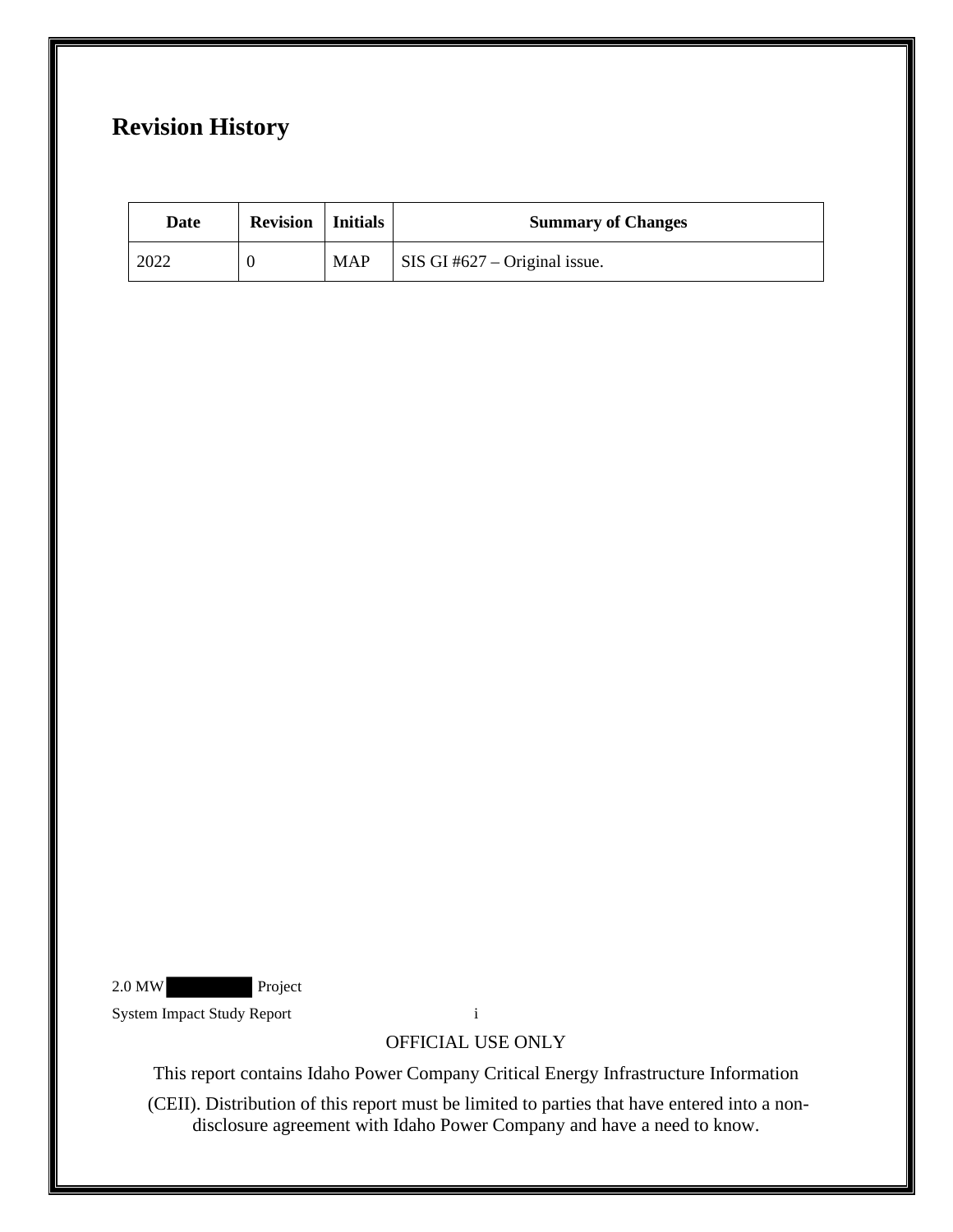# **Table of Contents**

| 6.0                                                                             |  |  |  |
|---------------------------------------------------------------------------------|--|--|--|
| 7.0                                                                             |  |  |  |
| 9.0                                                                             |  |  |  |
| 10.0                                                                            |  |  |  |
| 11.0                                                                            |  |  |  |
| 12.0                                                                            |  |  |  |
| 13.0                                                                            |  |  |  |
|                                                                                 |  |  |  |
| $A-1.0$                                                                         |  |  |  |
| $A-2.0$                                                                         |  |  |  |
| $A-3.0$                                                                         |  |  |  |
| $A-4.0$                                                                         |  |  |  |
| WECC Coordinated Off-Nominal Frequency Load Shedding and Restoration<br>$A-5.0$ |  |  |  |
|                                                                                 |  |  |  |

2.0 MW Project

System Impact Study Report ii

# OFFICIAL USE ONLY

This report contains Idaho Power Company Critical Energy Infrastructure Information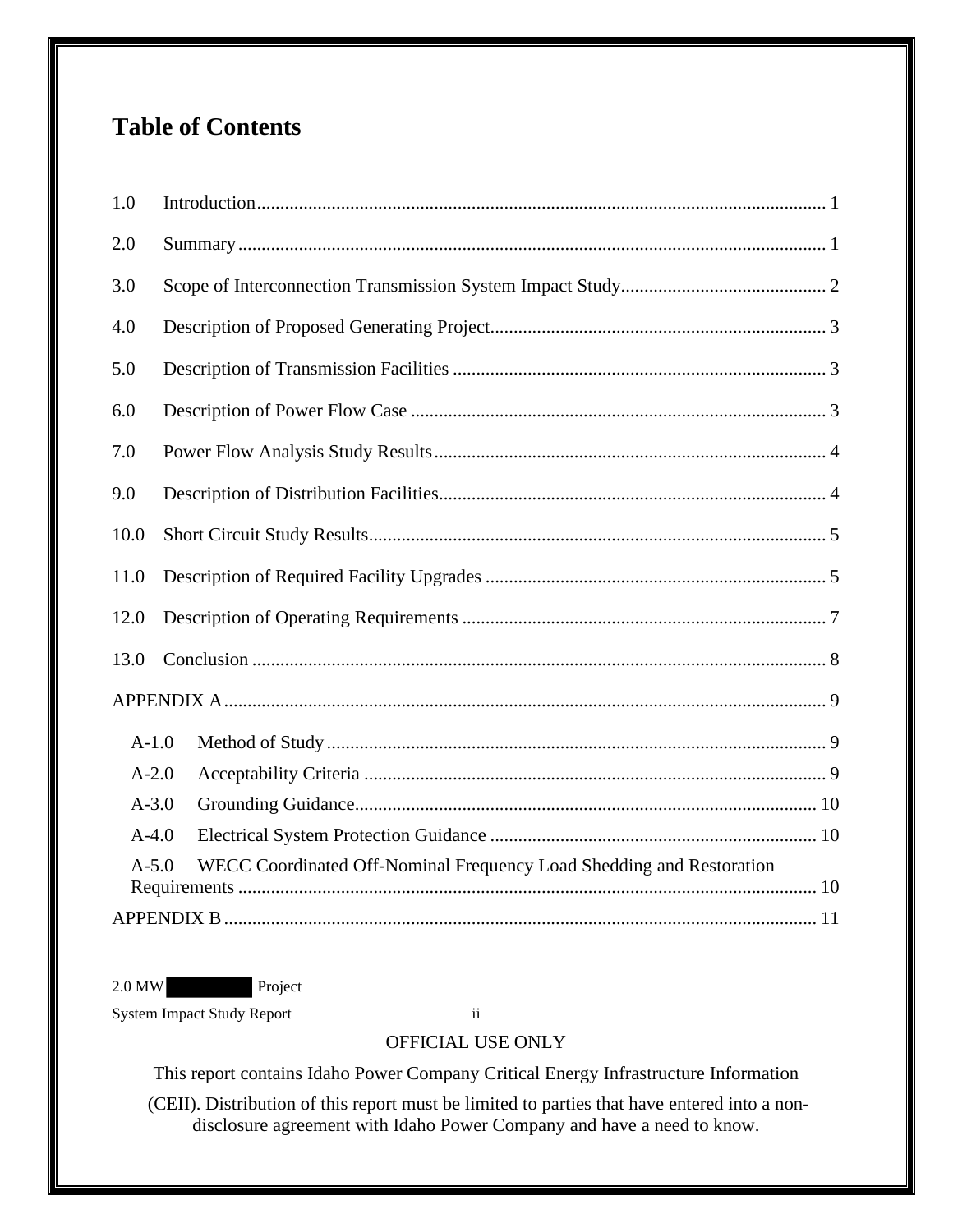# **List of Tables**

# **List of Figures**

2.0 MW Project

System Impact Study Report iii

OFFICIAL USE ONLY

This report contains Idaho Power Company Critical Energy Infrastructure Information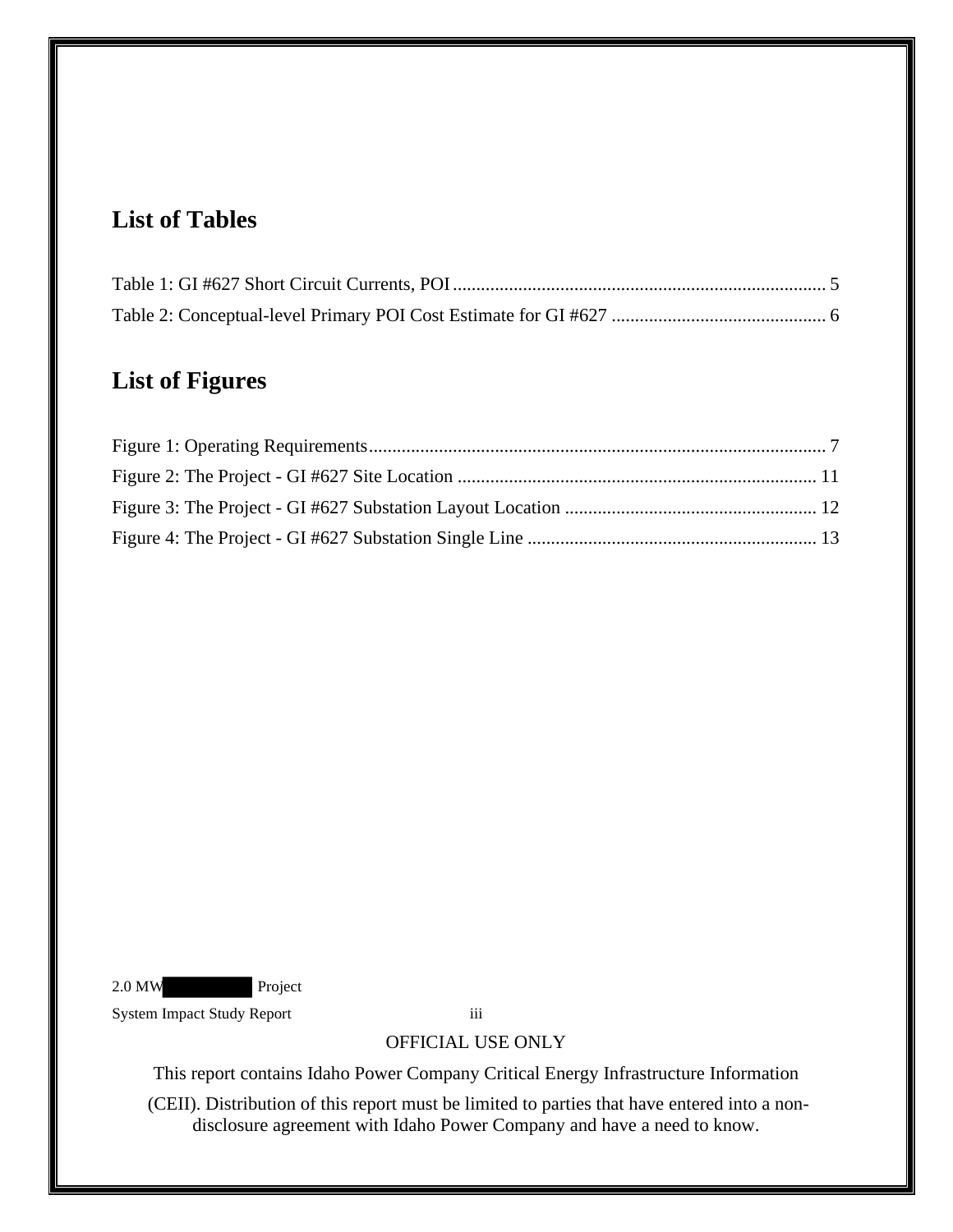# <span id="page-4-0"></span>**1.0 Introduction**

Idaho Power Company – Power Supply has contracted with Idaho Power Company (IPC) to perform a Generator Interconnection System Impact Study for the integration of the proposed 2.0 MW **notation** project (the Project). The Project is located in IPC's Canyon Region at  $\frac{1}{10}$  Section 23 in Canyon County, Idaho (See Figure 2/Figure 3: POI of  $\frac{1}{10}$  – GI # 627 in Section 23 in Canyon County, Idaho (See Figure 2/Figure 3: POI of Appendix B). The Project is Generation Interconnect queue number  $\overline{627}$  (GI #627).

The Project has applied to connect to the IPC distribution system for an injection of 2.0 MW at a single Point of Interconnection (POI) at a voltage level. The POI is located at the **station** ) substation at

This report documents the basis for and the results of this system impact study for the GI #627 Generation Interconnection Customer. The report describes the proposed project, the determination of project interconnection feasibility and estimated costs for integration of the Project to the Idaho Power System. This report satisfies the feasibility study requirements of the Idaho Power Tariff.

# <span id="page-4-1"></span>**2.0 Summary**

The system impact of interconnecting the Project to IPC's substation was evaluated.

The 2.0 MW will connect to the bus in the Substation.

The preliminary power flow analysis indicated that interconnecting the Project to the Substation will not adversely impact the IPC system with the upgrades detailed in this report. Additionally, Operating Requirements will require the generator to provide leading and lagging reactive power as detailed in section 12.0 of this report.

The Project will be required to control voltage in accordance with a voltage schedule as provided by Idaho Power Grid Operations.

Generator interconnection service, either as an Energy Resource or a Network Resource, does not in any way convey any right to deliver electricity to any specific customer or point of delivery.

The total preliminary cost estimate to interconnect the Project to the primary POI at

at the is  $$742,607$  and includes the following tasks:

- Substation Upgrades:
	- o Expand the existing fenced substation yard to the adjacent Idaho Power property.
		- The land will be cleared, grubbed, backfilled, leveled, and graveled, with a ground grid installed.
		- The expansion will be fenced.

2.0 MW Project

System Impact Study Report 1

# OFFICIAL USE ONLY

This report contains Idaho Power Company Critical Energy Infrastructure Information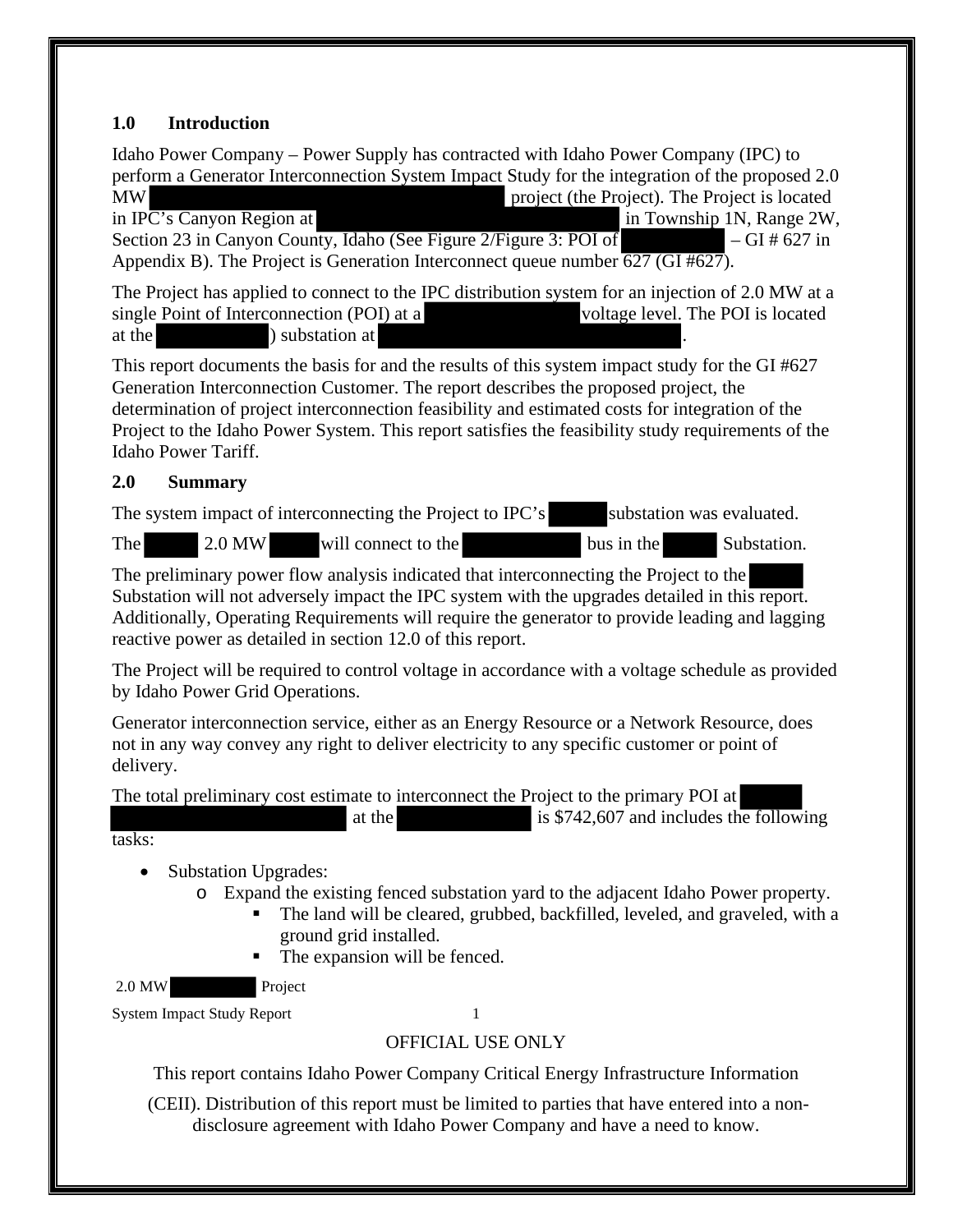- o Install a generation interconnection package at the POI
	- This includes an SEL-651R protective relay, a recloser, 3-phase CTs for metering, and remote connectivity
- o Install new load tap changer (LTC) controls on the substation transformer for generation reverse power flow.
- o Install communications for SCADA System.
- o Install a local service transformer to supply the GI#627 local service needs.

The cost estimate includes direct equipment and installation labor costs, indirect labor costs and general overheads. These are cost estimates only and final charges to the customer will be based on the actual construction costs incurred. It should be noted that the preliminary cost estimates do not include the cost of the customer's owned equipment to construct the generation site or required communication circuits.

## <span id="page-5-0"></span>**3.0 Scope of Interconnection Transmission System Impact Study**

The Interconnection Transmission System Impact Study was completed, in accordance with Idaho Power Company Standard Generator Interconnection Procedures, to provide an evaluation of the system impacts of the interconnection of the proposed generating Project to the Idaho Power system. As listed in the Interconnection Transmission System Impact Study agreement, the Interconnection Transmission System Impact Study report provides the following information:

- identification of additional transformer load tap changer operations, voltage fluctuations (flicker) and additional feeder losses.
- identification of required reactive power support.
- identification of islanding conditions.
- identification of any circuit breaker short circuit capability limits exceeded as a result of the interconnection.
- identification of any thermal overload or voltage limit violations resulting from the interconnection.
- description and non-binding estimated cost of facilities required to interconnect the Small Generating Facility to the IPC System and to address the identified short circuit and power flow issues.

2.0 MW Project

System Impact Study Report 2

## OFFICIAL USE ONLY

This report contains Idaho Power Company Critical Energy Infrastructure Information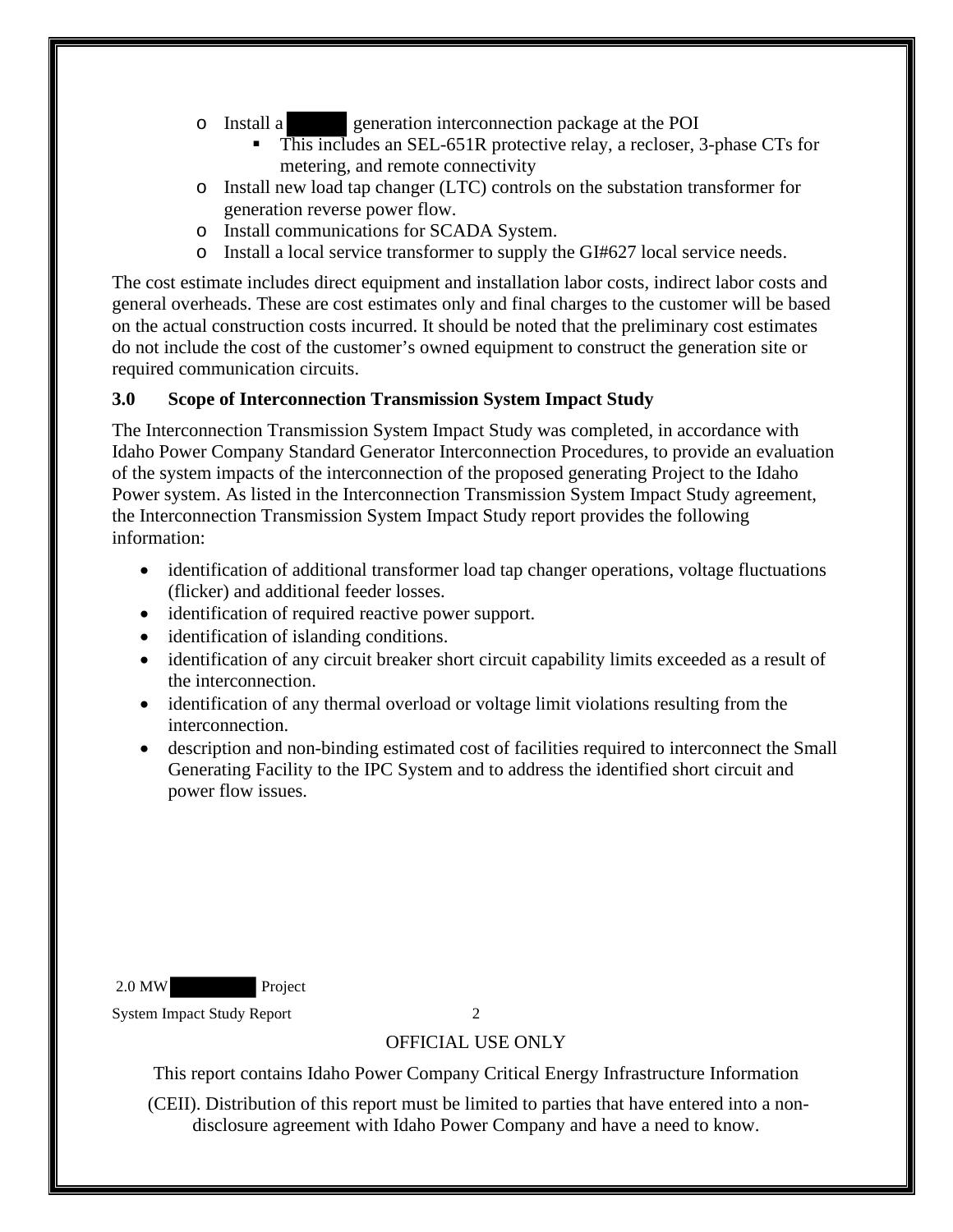All other proposed generation Projects prior to this Project in the Generator Interconnect queue were considered in this study. A current list of these Projects can be found in the Generation Interconnection folder located on the Idaho Power web site at the link shown below:

# **<http://www.oatioasis.com/ipco/index.html>**.

# <span id="page-6-0"></span>**4.0 Description of Proposed Generating Project**

The Project, GI #627, consists of a single POI with a 2.0 MW and has requested to connect to Idaho Power's substation bus. The Project requested that 2.0 MW total injection at the POI be studied.

## <span id="page-6-1"></span>**5.0 Description of Transmission Facilities**

<span id="page-6-2"></span>The Project, GI #627, is in IPCO's Canyon load serving area with the POI on the distribution system at the Substation. The substation is fed radially by a sub transmission line out of Substation.

# **6.0 Description of Power Flow Case**

The Project was studied using DNV Synergi load flow analysis software to analyze the impact to the Substation. The Project was studied at peak load and minimum load conditions with all generators on the feeder generating at 100% output.

The Project was also reviewed for potential impacts on the IPC transmission system. This study utilized the WECC approved 22HS2 case as the starting point for the power flow case. For the purposes of transmission system impacts, the Project was modeled on the bus serving Substation as an Energy Resource Interconnection Service. Senior GI queue projects were modeled at their rated capacity.

The power flow case was used to study the impact to the local transmission system. The limits used for this analysis are as follows:

- 1. Voltage magnitude during normal operating steady-state must remain between 0.93 per unit and 1.05 per unit. If the post-transient voltage deviates from this range during N-1 conditions and an operating procedure can be taken to return the voltage to the required range without creating a four-terminal line, then network upgrades are not required.
- 2. Line loading must be less than 100% of line rating during normal steady-state operation. Steady-state line loading above 100% requires network upgrades.
- 3. Post-transient line overloading that does not exceed the emergency line rating resulting from an N-1 contingency is acceptable if an operating procedure can be taken to reduce the line loading below 100% without creating a four-terminal line.
- 4. Post-transient line loading above the emergency line rating resulting from an N-1 contingency requires network upgrades.

2.0 MW Project

System Impact Study Report 3

# OFFICIAL USE ONLY

This report contains Idaho Power Company Critical Energy Infrastructure Information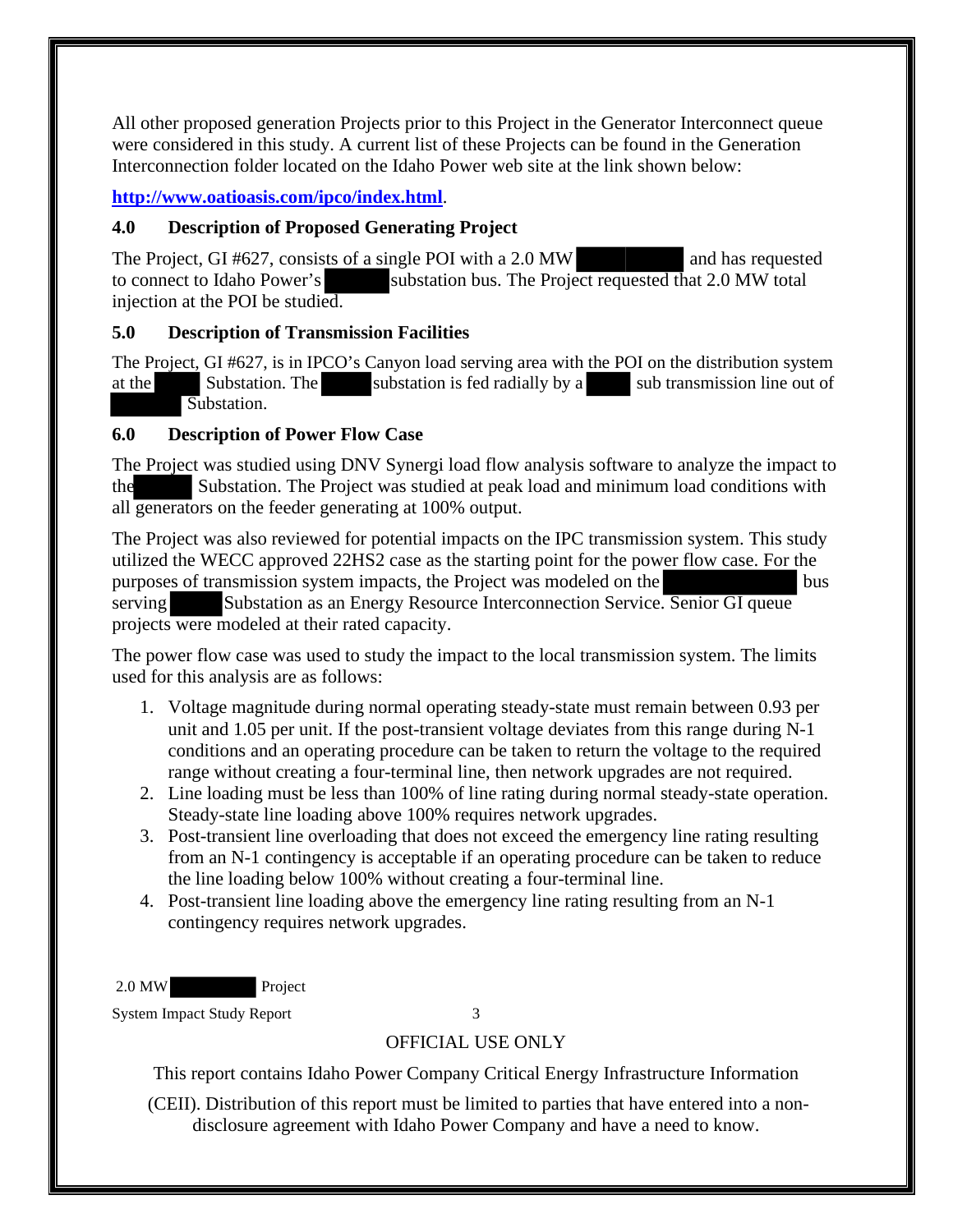## <span id="page-7-0"></span>**7.0 Power Flow Analysis Study Results**

Energy Resource Interconnection Service allows the Interconnection Customer to connect its Generating Facility to a Transmission Provider's transmission system and to be eligible to deliver electric output using firm or non-firm transmission capacity on an as available basis.

Results from the studies performed indicate the addition of The Project will not result in contingency violations impacting either transmission path or any local transmission system elements.

# **8.0 Description of Substation Facilities**

Idaho Power's station is in Canyon County, Idaho. station is fed by a transmission line. The substation transformer is a three-phase delta wyegrounded transformer rated for . The currently serves two currently serves two distribution feeders:

# <span id="page-7-1"></span>**9.0 Description of Distribution Facilities**

The Project was studied with a connection to Substation bus. This is a groundedwye bus operating at . The Project must have a grounded-wye transformer connection on the IPC side, as well as a delta connection on the Project side of the transformer.

Refer to Appendix A, Section 3, for additional grounding requirements.

2.0 MW Project

System Impact Study Report 4

# OFFICIAL USE ONLY

This report contains Idaho Power Company Critical Energy Infrastructure Information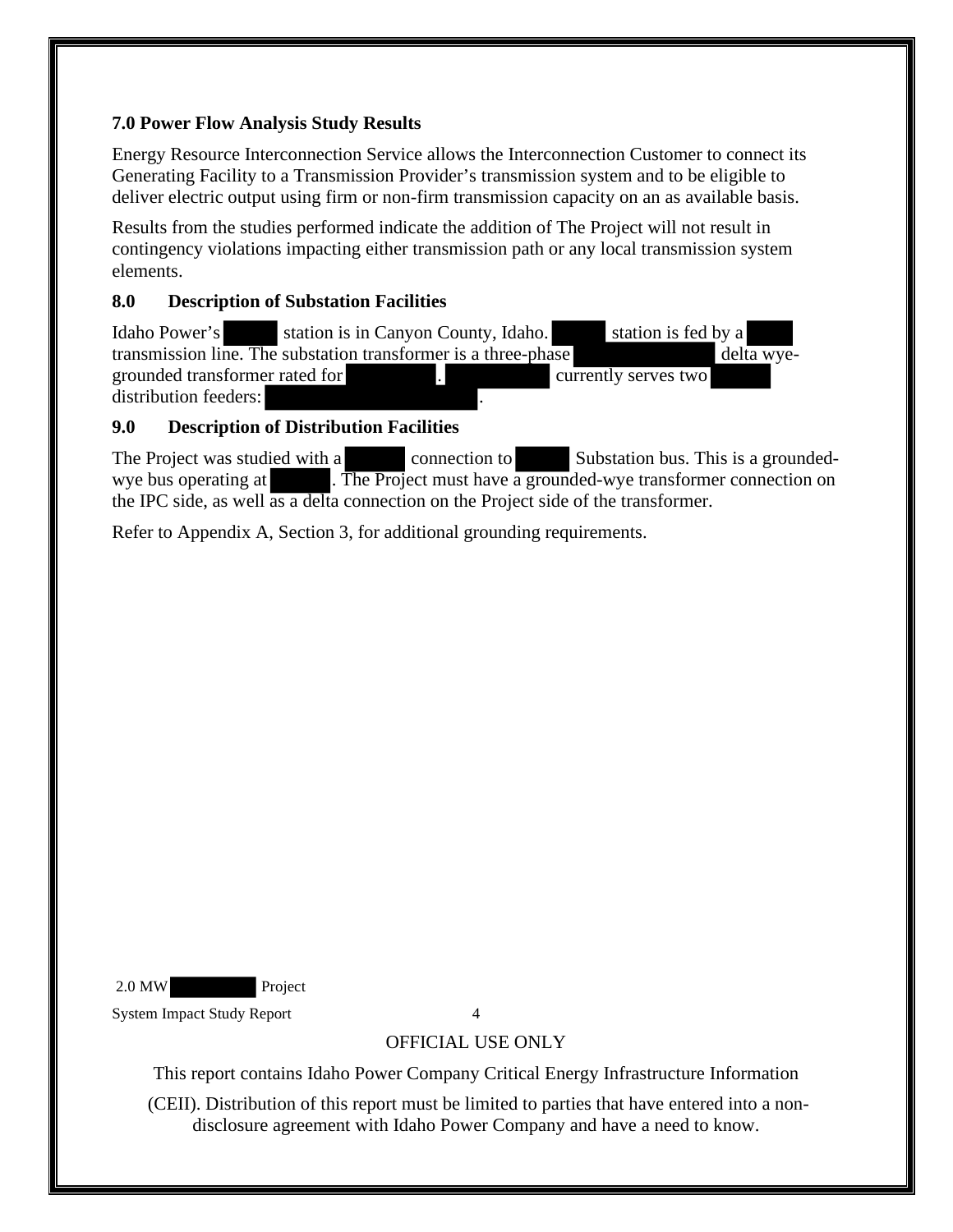#### <span id="page-8-0"></span>**10.0 Short Circuit Study Results**

| Ο                                      |        |        |        |  |  |  |  |
|----------------------------------------|--------|--------|--------|--|--|--|--|
| Fault Study (w/ GINT#627)              |        |        |        |  |  |  |  |
| Location                               | SLG(A) | LTL(A) | 3PH(A) |  |  |  |  |
| POI<br>$\omega$<br><b>EXISTING</b>     | 5399.9 | 4246.9 | 4969.8 |  |  |  |  |
| POI Add<br>$^{\textregistered}$<br>2MW | 6509.7 | 5153.3 | 6016.4 |  |  |  |  |

#### <span id="page-8-2"></span>**Table 1: GI #627 Short Circuit Currents, POI**

The protection package would be a SEL-651R relay, setup with a standard installation. The interconnection setup will use an existing three-phase PT on the IPC bus side of the recloser.

The fault current contribution from the Project does not exceed any circuit breaker rating.

# <span id="page-8-1"></span>**11.0 Description of Required Facility Upgrades**

The following upgrades will be required to IPC-owned facilities to facilitate the interconnection of the Project, GI #627:

- Substation Upgrades:
	- o Expand the existing fenced substation yard to the adjacent Idaho Power property.
		- The land will be cleared, grubbed, backfilled, leveled, and graveled, with a ground grid installed.
		- The expansion will be fenced.
	- o Install a generation interconnection package at the POI
		- This includes an SEL-651R protective relay, a recloser, 3-phase CTs for metering, and remote connectivity
	- o Install new load tap changer (LTC) controls on the substation transformer for generation reverse power flow.
	- o Install communications for SCADA System.
	- o Install a local service transformer to supply the GI#627 local service needs.

See the conceptual-level cost estimate in Table 1.

2.0 MW Project

System Impact Study Report 5

# OFFICIAL USE ONLY

This report contains Idaho Power Company Critical Energy Infrastructure Information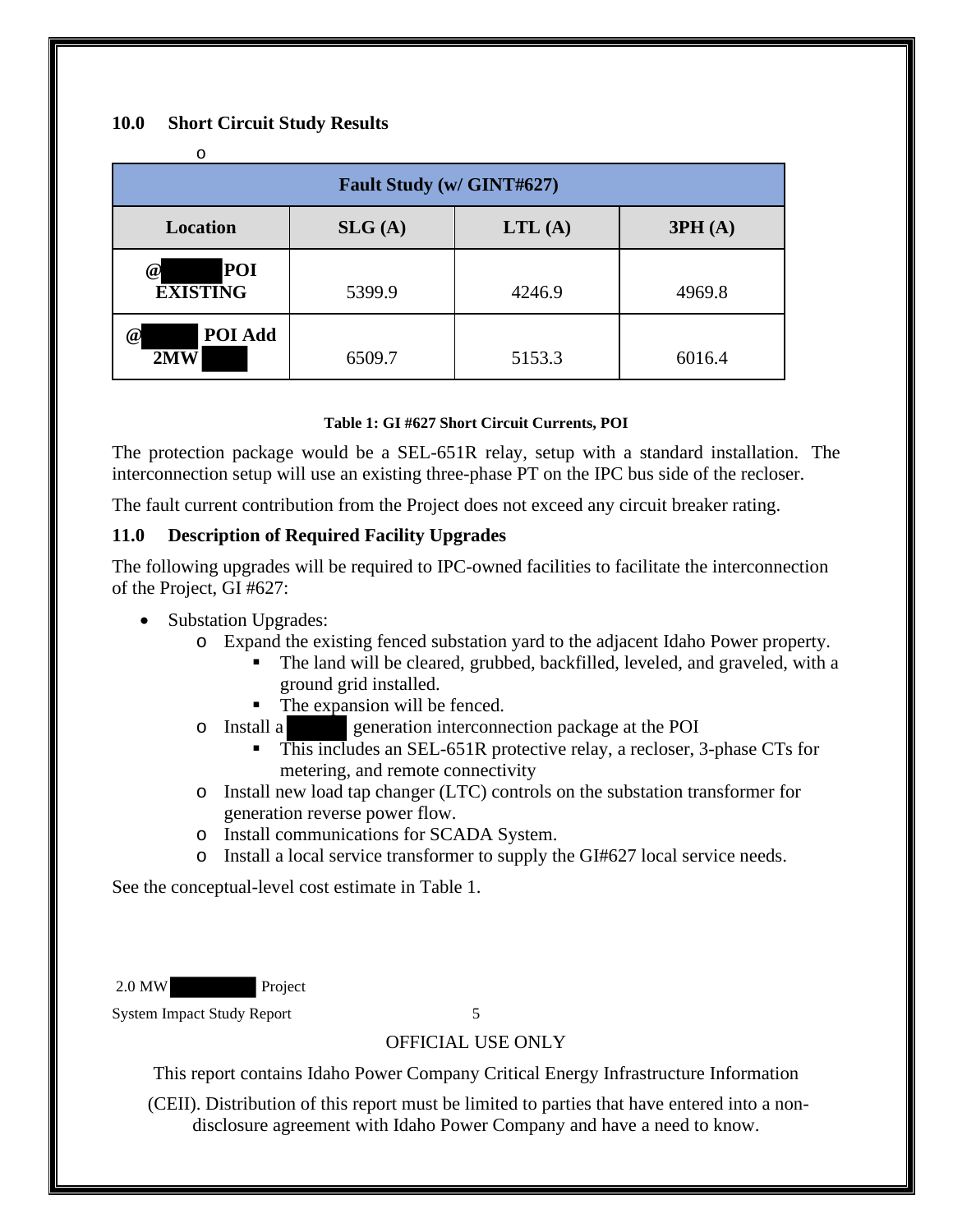| <b>Item of Work</b>                                               | <b>Estimate</b> |
|-------------------------------------------------------------------|-----------------|
| Substation, Generation interconnection, and<br>protection package | \$577,006       |
| Distribution upgrades                                             | \$0             |
| Transmission upgrades                                             | \$0             |
| Unloaded costs (1)                                                | \$577,006       |
| 20% Contingency                                                   | \$115,401       |
| Total unloaded costs                                              | \$692,407       |
| Overheads (2)                                                     | \$50,200        |
| Total Conceptual-level Cost Estimate in 2022 dollars (3)          | \$742,607       |

#### <span id="page-9-0"></span>**Table 2: Conceptual-level Primary POI Cost Estimate for GI #627**

(1) This cost estimate does not include any contingency to cover unknown events and occurrences or any changed circumstances. Idaho Power typically applies a contingency that ranges from 10-30% of the project cost, depending on the intricacies of the project and the status of the design, but no such amount is included in this cost estimate. Actual costs could deviate from the estimate.

(2) Overhead costs cover the indirect costs associated with the Project.

(3) This cost estimate includes direct equipment, material, labor, overheads, and contingency as shown.

- Note that this estimate does not include the cost of the customer's equipment/facilities.
- Note that the overhead rates are subject to change during the year.
- These are estimated costs only and final charges to the customer will be based on the actual construction costs incurred.
- These are non-binding conceptual level cost estimates that will be further refined upon the request and completion of Transmission and Distribution Facility Studies.

2.0 MW Project

System Impact Study Report 6

#### OFFICIAL USE ONLY

This report contains Idaho Power Company Critical Energy Infrastructure Information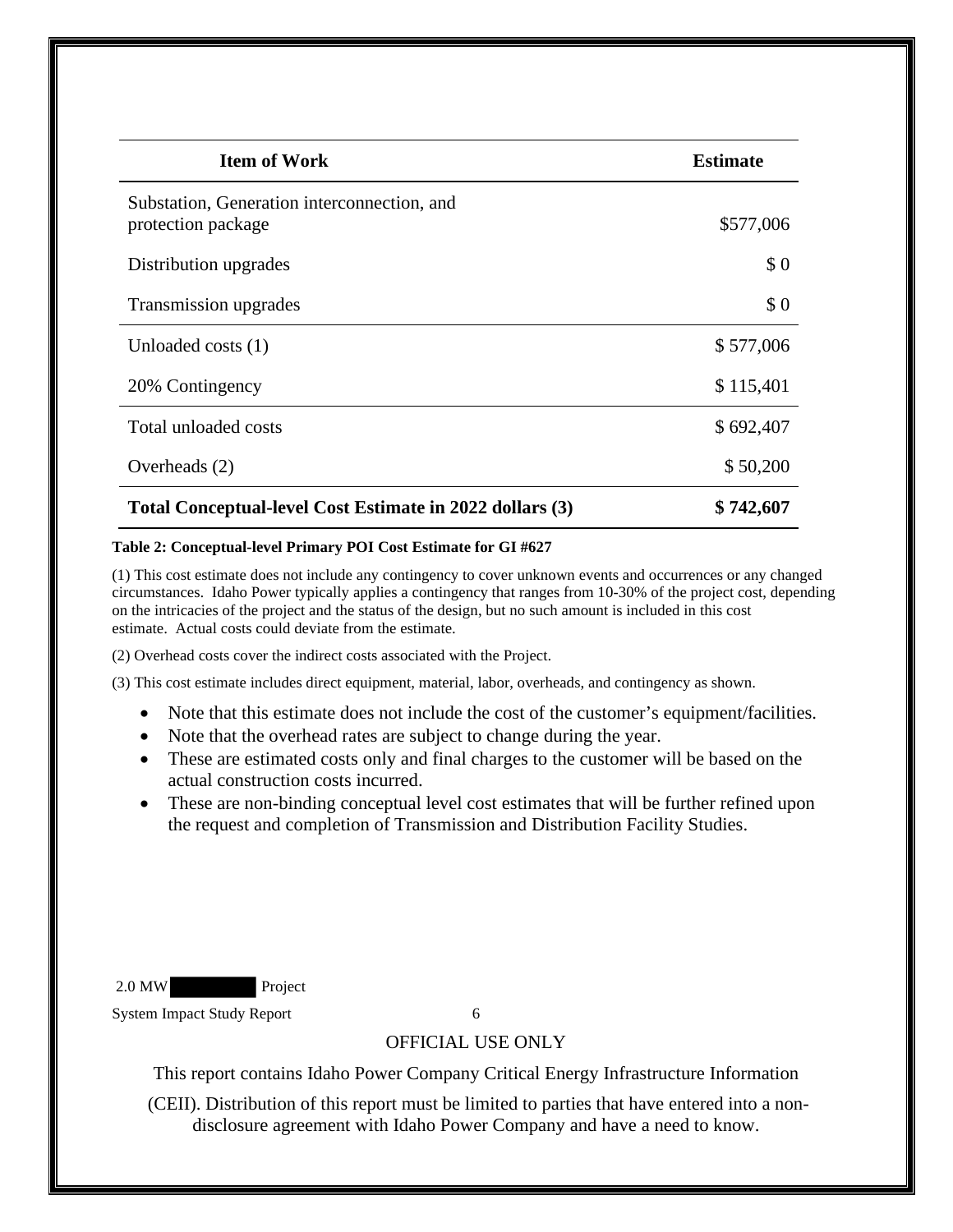<span id="page-10-0"></span>

**Figure 1: Operating Requirements**

<span id="page-10-1"></span>The Project shall be capable of operating in all four quadrants of the PQ plane. Figure 1 illustrates operating in the PQ plan with varying source voltage with  $Q(V)$  and  $P(V)$  functions enabled. The project shall be capable then of injecting reactive power (over-excited) equal to 880 kVAr and absorbing reactive power (under-excited) equal to 880 kVAr at all active power output between +/-100% of nameplate active power rating (whether charging or generating).

The Project will be required to control voltage in accordance with a voltage schedule and control charging in accordance with a load schedule as provided by Idaho Power Grid Operations.

Voltage flicker at startup and during operation will be limited to less than 5% as measured at the POI. The allowable voltage flicker limit is further reduced during operation due to multiple voltage fluctuations per hour or minute, per Idaho Power's T&D Advisory Information Manual.

2.0 MW Project

System Impact Study Report 7

#### OFFICIAL USE ONLY

This report contains Idaho Power Company Critical Energy Infrastructure Information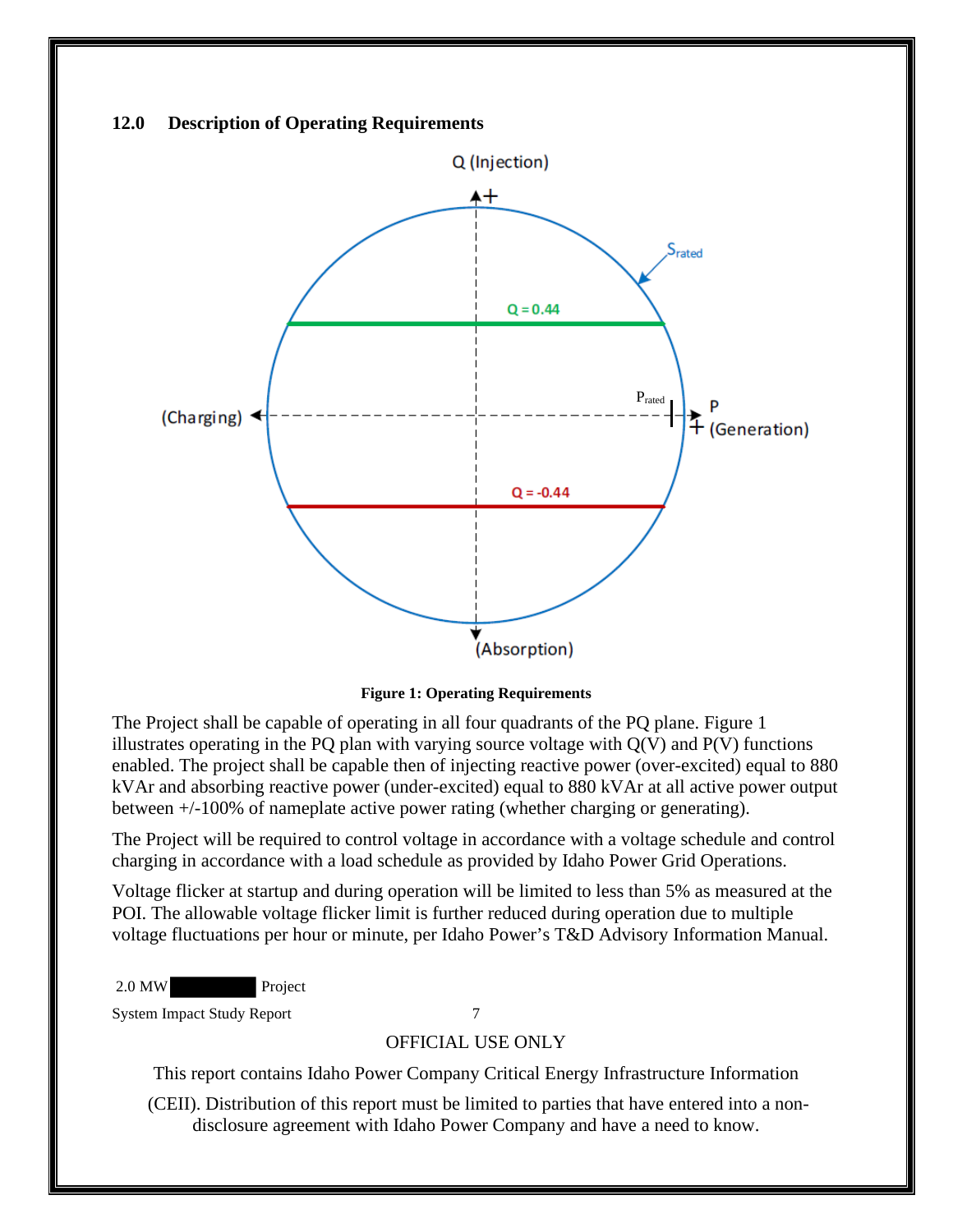The Project is required to comply with the applicable voltage fluctuation limits found in IEEE Standard 1453-2004 *IEEE Recommended Practice for Measurement and Limits of Voltage Fluctuations and Associated Light Flicker on AC Power Systems.* 

The Project is required to comply with the applicable Voltage and Current Distortion Limits found in IEEE Standard 519-2014 *IEEE Recommended Practices and Requirements for Harmonic Control in Electrical Power Systems*.

Additional operating requirements for the Project may be identified in the System Impact Study when it is performed.

# <span id="page-11-0"></span>**13.0 Conclusion**

The requested interconnection of the Project, GI #627, to Idaho Power's system was studied. The Project will interconnect to the substation bus at the voltage level.

The results of this study confirm that the Project, GI #627, will not adversely impact the IPC system with the upgrades detailed in this report. A generation interconnect package at the POI, substation transformer LTC upgrade are required to integrate the 2.0 MW project. Operating Requirements will require the generator to provide leading and lagging reactive power as detailed in section 12.0 of this report.

All generation Projects in the area ahead of the Project in the IPC generation interconnection queue and their associated transmission system improvements were included in this study.

The estimated cost to interconnect the Project, GI #627, to the IPC system at the substation bus point of interconnection considered in this study is approximately  $\overline{$}742,607$  at the POI.

Generator interconnection service, either as an Energy Resource or a Network Resource, does not in any way convey any right to deliver electricity to any specific customer or point of delivery.

2.0 MW Project

System Impact Study Report 8

# OFFICIAL USE ONLY

This report contains Idaho Power Company Critical Energy Infrastructure Information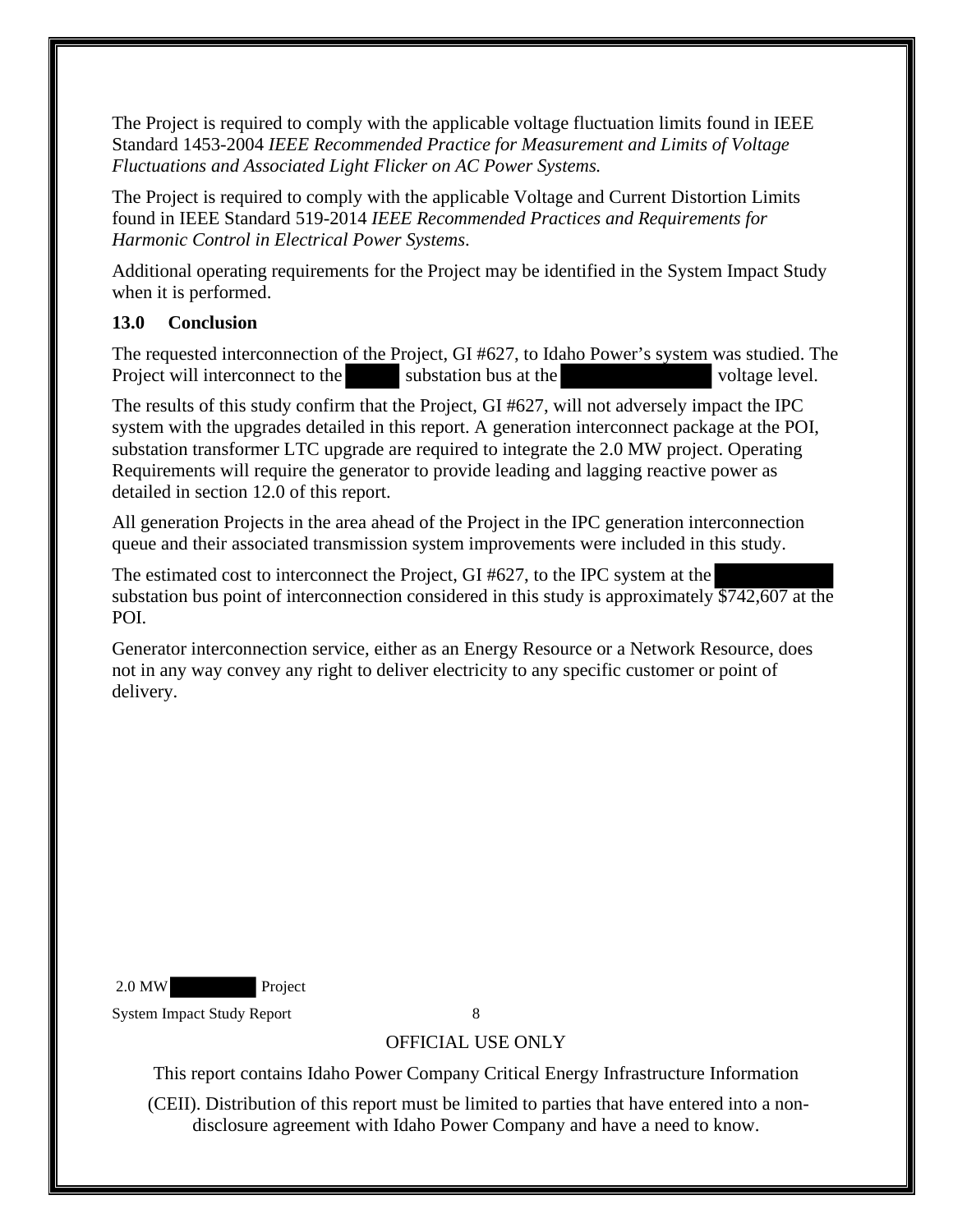#### **APPENDIX A**

#### <span id="page-12-1"></span><span id="page-12-0"></span>**A-1.0 Method of Study**

The Transmission System Impact Study plan inserts the Project up to the maximum requested injection into the selected Western Electricity Coordinating Council (WECC) power flow case and then, using Power World Simulator or GE's Positive Sequence Load Flow (PSLF) analysis tool, examines the impacts of the new resource on Idaho Power's transmission system (lines, transformers, etc.) within the study area under various operating and outage scenarios. The WECC and Idaho Power reliability criteria and Idaho Power operating procedures were used to determine the acceptability of the configurations considered. The WECC case is a recent case modified to simulate stressed but reasonable pre-contingency energy transfers utilizing the IPC system. For distribution feeder analysis, Idaho Power utilizes DNV·GL's SynerGEE Electric software.

#### <span id="page-12-2"></span>**A-2.0 Acceptability Criteria**

The following acceptability criteria were used in the power flow analysis to determine under which system configuration modifications may be required:

The continuous rating of equipment is assumed to be the normal thermal rating of the equipment. This rating will be as determined by the manufacturer of the equipment or as determined by Idaho Power. Less than or equal to 100% of continuous rating is acceptable.

Idaho Power's Voltage Operating Guidelines were used to determine voltage requirements on the system. This states that, in part, distribution voltages, under normal operating conditions, are to be maintained within plus or minus 5% (0.05 per unit) of nominal at each meter or POI on the feeder. Therefore, voltages greater than or equal to 0.95 pu voltage and less than or equal to 1.05 pu voltage are acceptable.

Voltage flicker during the starting or stopping of the generator will be limited to less than 5% as measured at the POI. Allowable voltage flicker limit is further reduced during operation due to multiple voltage fluctuations per hour or minute, per Idaho Power's T&D Advisory Information Manual.

Idaho Power's Reliability Criteria for System Planning was used to determine proper transmission system operation.

All customer generation must meet IEEE 519, IEEE1453, IEEE1547, and ANSI C84.1 Standards.

All other applicable national and Idaho Power standards and prudent utility practices were used to determine the acceptability of the configurations considered.

2.0 MW Project

System Impact Study Report 9

## OFFICIAL USE ONLY

This report contains Idaho Power Company Critical Energy Infrastructure Information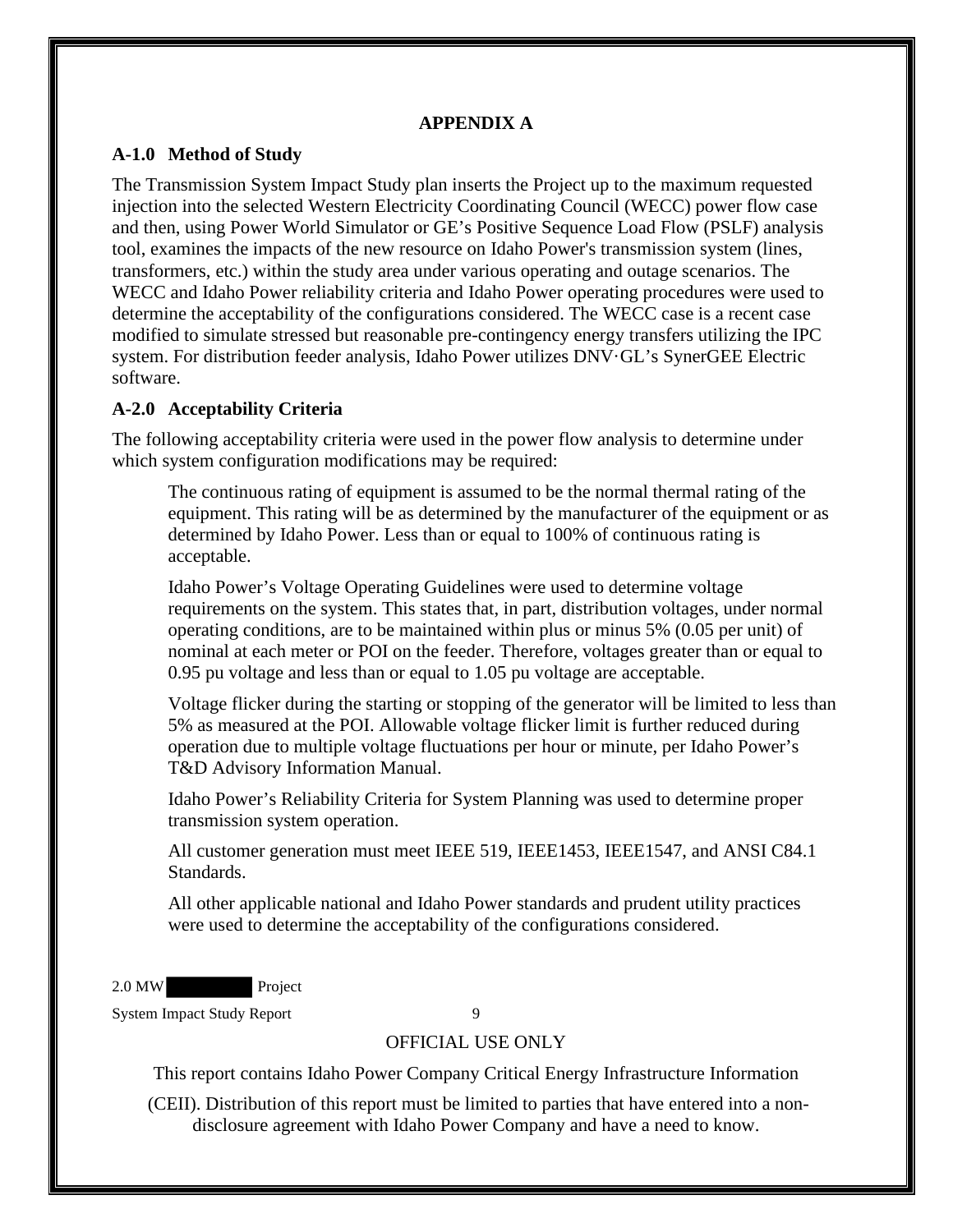The stable operation of the system requires an adequate supply of volt-amperes reactive (VARs) to maintain a stable voltage profile under both steady-state and dynamic system conditions. An inadequate supply of VARs will result in voltage decay or even collapse under the worst conditions.

Equipment/line/path ratings used will be those that are in use at the time of the study or that are represented by IPC upgrade Projects that are either currently under construction or whose budgets have been approved for construction in the near future. All other potential future ratings are outside the scope of this study. Future transmission changes may, however, affect current facility ratings used in the study.

# <span id="page-13-0"></span>**A-3.0 Grounding Guidance**

IPC requires interconnected transformers on the distribution system to limit their ground fault current to 20 amps at the Point of Interconnection.

# <span id="page-13-1"></span>**A-4.0 Electrical System Protection Guidance**

IPC requires electrical system protection per Requirements for Generation Interconnections found on the Idaho Power Web site,

#### <https://docs.idahopower.com/pdfs/BusinessToBusiness/FacConnReq.pdf>

#### <span id="page-13-2"></span>**A-5.0 WECC Coordinated Off-Nominal Frequency Load Shedding and Restoration Requirements**

IPC requires frequency operational limits to adhere to WECC Under-frequency and Overfrequency Limits per the WECC Coordinated Off-Nominal Frequency Load Shedding and Restoration Requirements available upon request.

2.0 MW Project

System Impact Study Report 10

# OFFICIAL USE ONLY

This report contains Idaho Power Company Critical Energy Infrastructure Information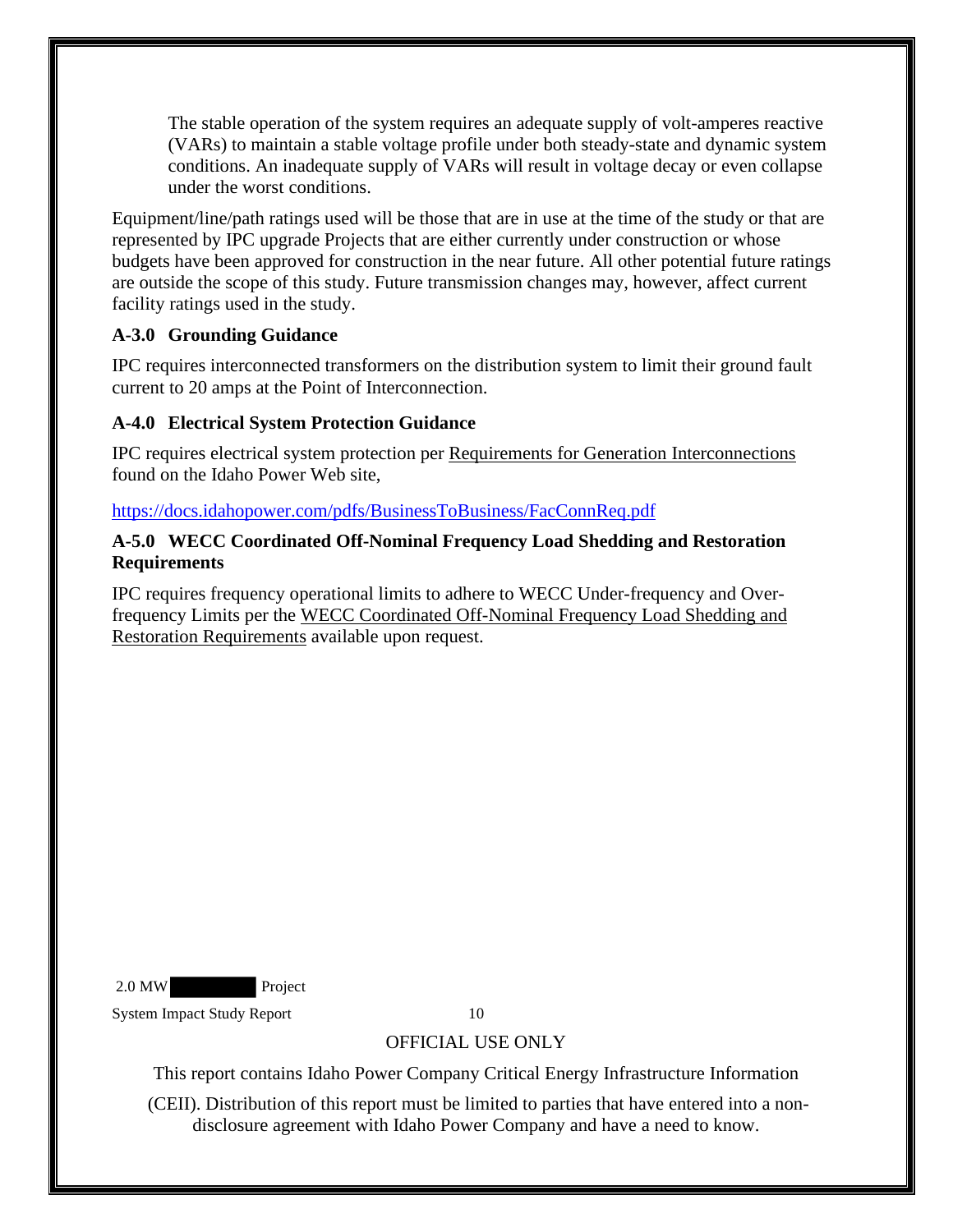#### **APPENDIX B**

<span id="page-14-0"></span>

**Figure 2: The Project - GI #627 Site Location**

<span id="page-14-1"></span>2.0 MW Project

System Impact Study Report 11

OFFICIAL USE ONLY

This report contains Idaho Power Company Critical Energy Infrastructure Information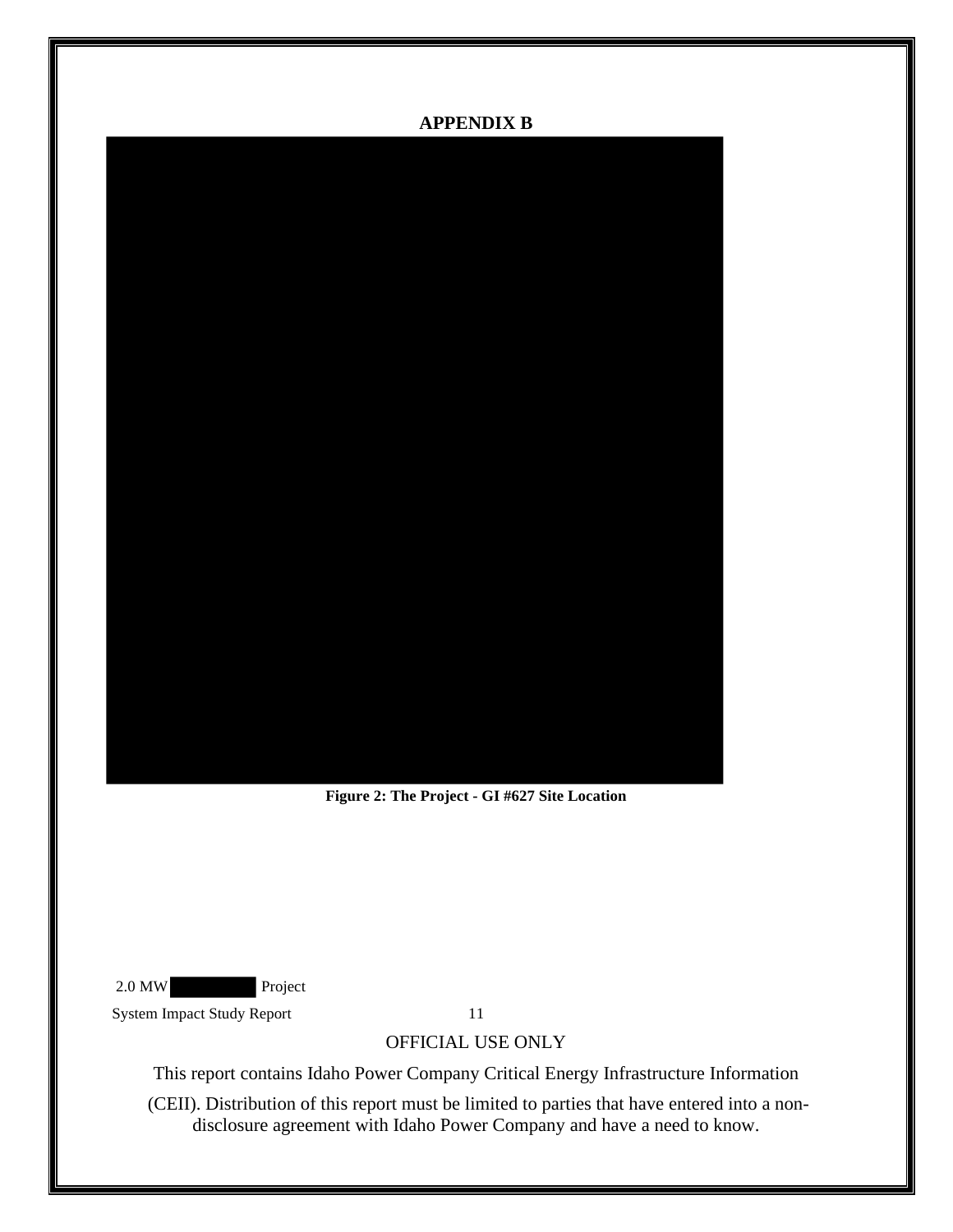

**Figure 3: The Project - GI #627 Substation Layout Location**

<span id="page-15-0"></span>2.0 MW Project

System Impact Study Report 12

#### OFFICIAL USE ONLY

This report contains Idaho Power Company Critical Energy Infrastructure Information